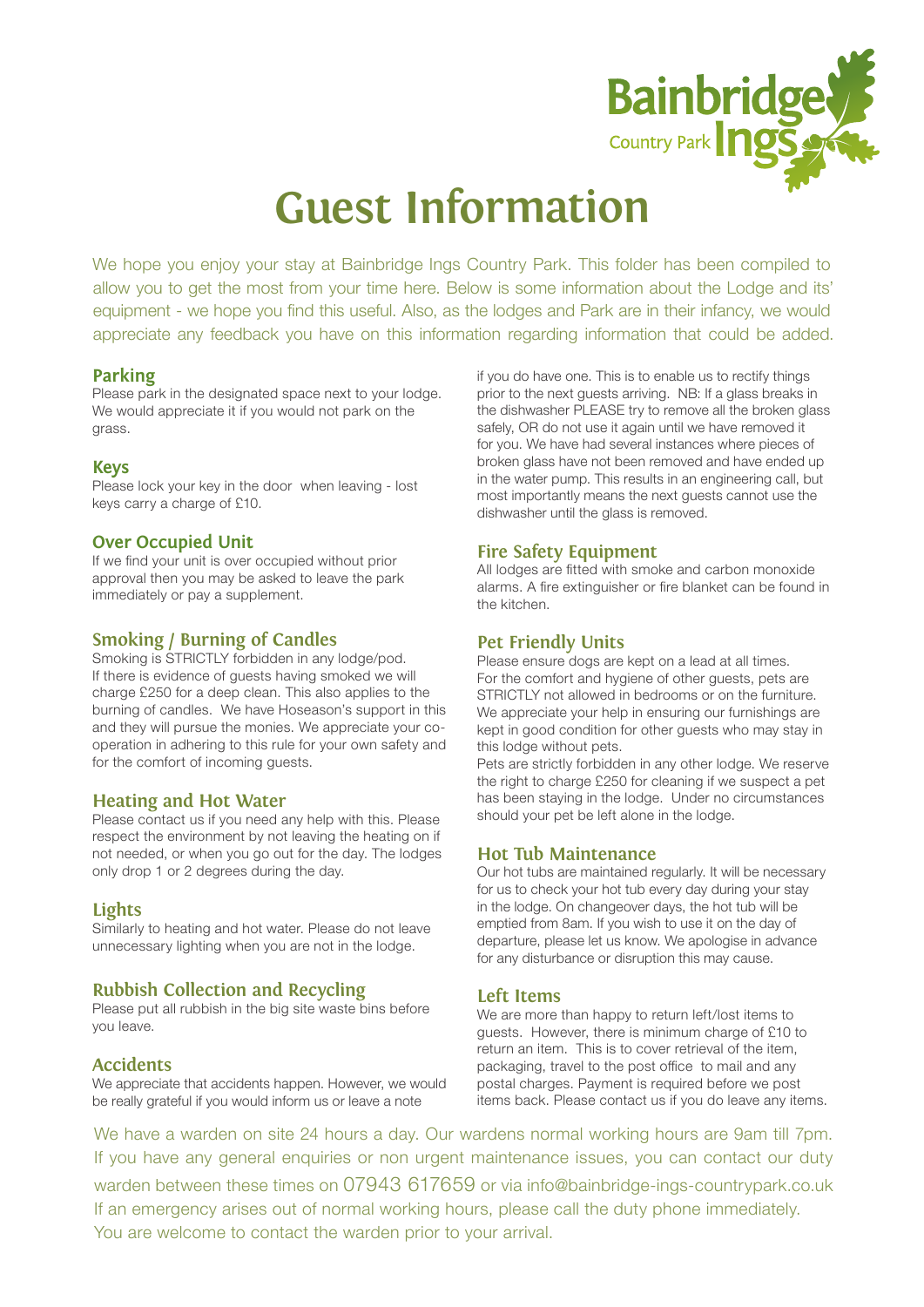## **Local Information**

## **Food Shop**

Spar store Hawes.

Opening hours Monday – Saturday 07.30am-18.00pm, Sunday 09.00am-19.00pm.

## **Petrol Stations**

There is one in Hawes and Leyburn

## **Doctors / Hospitals**

Hawes Surgery (central dales practice) 01969 667200 Surgery hours Mon, Weds, Thurs, Fri 08.45am-10.15am no appointment necessary 5pm-6pm appointments only. Tuesday 08.45am-10.45am no appointment necessary 1pm-4pm appointments only 24hour emergency telephone at Hawes Doctors Surgery for serious medical emergencies only.

Nearest A & E Friarage Hospital - Northallerton

## **Chemist**

Hawes 01969 667213

### **Dentist**

Leyburn 01969 623999 Catterick 01748 832802

## **Vet**

Bainbridge 01969 650263 Surgery Hours Monday – Friday 9.00am-9.30am 2.00pm-2.30pm Outside Surgery hours telephone for an appointment.

## **Church**

St Margarets Hawes (Church of England)

### **Local Attractions around and about hawes**

#### Children's Playground

Leaving Bainbridge Ings going to Hawes, you will find the playground on your left just before you enter the one way system into Hawes.

#### Wensleydale Creamery

Enjoy a taste of Yorkshire at Wensleydale Creamery Visitor Centre. www.wensleydale.co.uk/

#### Dales Countryside Museum

Tells the fascinating story of the Yorkshire Dales and the people who lived and worked here and shaped the landscape for thousands of years. With loads of fun and interesting things for visitors of all ages to see and do.

www.dalescountrysidemuseum.org.uk

#### Rope Makers

They are a rope making business creating rope for commercial and domestic use. Watch them at work. www.ropemakers.co.uk

#### Bike Hire

Stage 1 Cycles Bike hire and café located at Dales Museum. www.stage1cycles.co.uk

#### Fishing Still Water

Semerwater Between Bainbridge and Hawes 01969 650436/650295.

Blackburn Trout Fishery Gayle 01969 667524. www.blackburnfarmhawes.co.uk

## **Attractions and walks a little further afield**

Ingleton Waterfalls Trail – The four and half mile waterfalls boasts some of the most spectacular water and oak woodland scenery in the U.K. www.ingletonwaterfallstrail.co.uk

#### **Waterfalls**

Aysgarth Falls, Hardraw Force, Aysgill Force, Redmire Force, Richmond Falls just a few to enjoy.

#### Castles and abbeys

Bolton Castle, Richmond Castle, Jervaulx Abbey, Middleham Castle.

#### The Forbidden Corner

Is a maze filled with oddities such as the temple of the underworld, the eye of the needle, a very large translucent pyramid and extraordinary statues. www.theforbiddencorner.co.uk

#### Thorp Perrow

Arboretum, woodland garden, Birds of prey and mammal centre. Set in 100 acres of woodlands. Daily flying displays by the birds of prey. Tearooms and children's play area. www.thorpperrow.com

#### Black Sheep Brewery Vistitor Centre – Masham

The visitor centre has a family friendly Bistro and Bar where you can sample the award winning ales. The brewery also holds tours demonstrating the traditional brewing. Methods still used to produce the local ale. www.blacksheepbrewery.com

#### Wensleydale Railway

an authentic heritage railway offering tourists, families and transport enthusiasts a great value day out in the Yorkshire Dales, with lots to see and do along the way. / wensleydale-railway.co.uk

### **Nearby towns to visit**

#### Leyburn

16 miles away. With spectacular views of the surrounding countryside, unusual local shops and cafes, traditional pubs and a weekly market (Friday), it's a ideal base for walking, sightseeing, or just watching the world go by.

#### Kirby Lonsdale

24 miles away. Kirby Lonsdale is a famously picturesque Cumbrian town, renowned for its photogenic charm, but its most enchanting aspect is possibly the one glimpsed from the foot of Collier's Lane in High Casterton. This elevated vantage point to the east of the River Lune offers the tantalising vista of the town as it must have appeared to the travellers for centuries: an enchanting network of mellow stone edifices separated by narrow cobbled lanes and framed by a pastoral landscape of rare beauty.

#### Masham

26 miles away. The historic market town of Masham, set in lower Wensleydale boasts the largest market square in Yorkshire which holds a market on Wednesday and Saturday mornings. With cafes and art galleries, Masham is famous for its family run breweries and annual sheep fair.

#### Bedale

27 miles away. A historic small market town steeped in centuries of history, some of which can be found in the local museum. This market town has a wonderful long market street (market day is Tuesday) is filled with interesting churches, shops, hotels and various craft and antique shops, along with a good selection of cafes and pubs.

#### Northallerton

35 miles away. With good shops along its attractive wide highstreet, Northallerton is a very attractive town with good facilities. Also boasting a beautifully restored Bettys tearoom which usually has a shorter queue than Harrogate. A market is held every Wednesday and Saturday.

#### Ripon

35 miles away. Famous as an old Cathedral City where monasteries have stood since the 7th Century. The old city of Ripon is filled with shops, cafes, restaurants, and pubs. It also boasts many historical buildings and museums. A market is held every Thursday on the market square next to its 300 year old Obelisk, where the Hornblower will sound his horn at 9 o'clock every night.